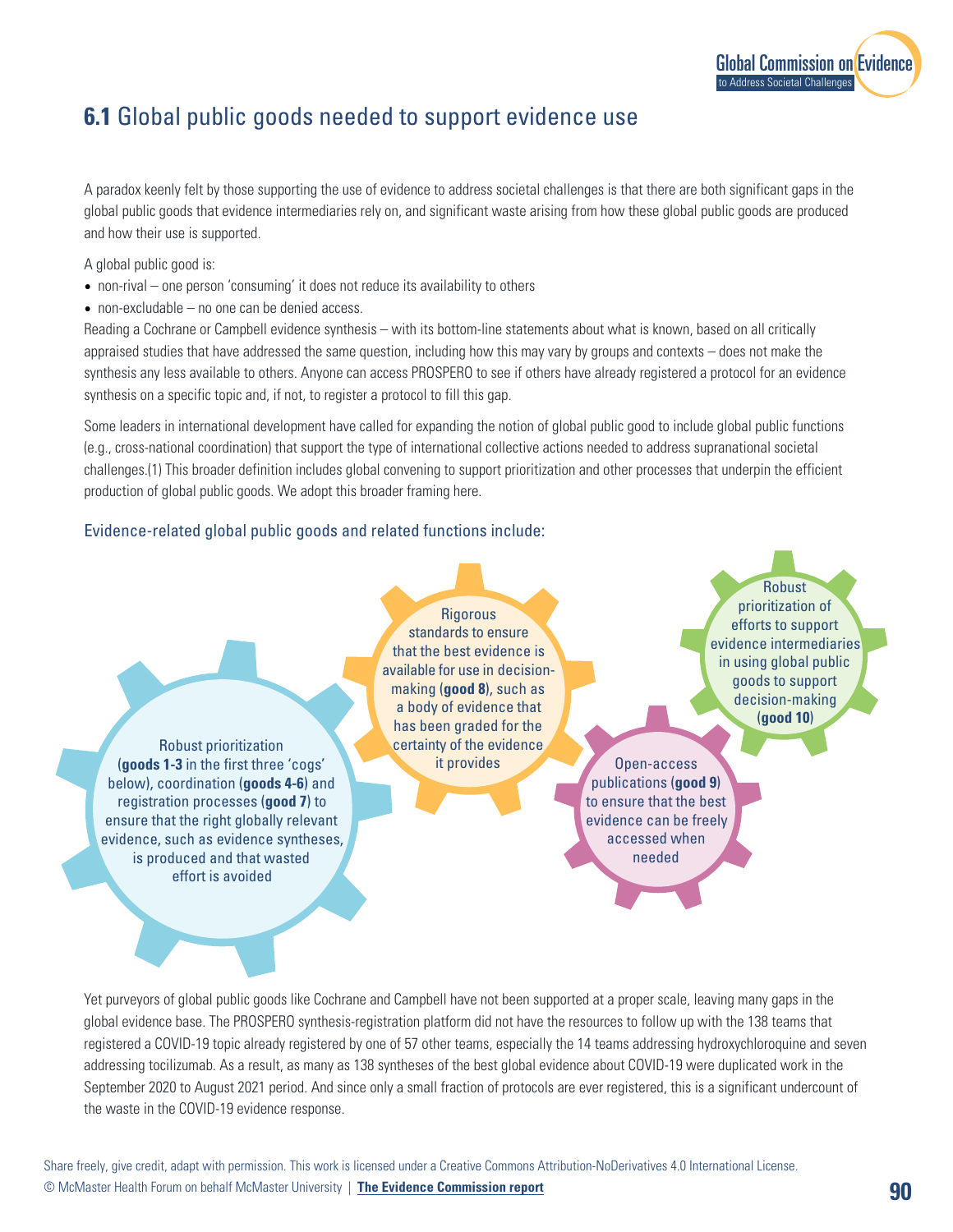At least 10 types of global public goods and related functions are needed to support the use of evidence to address societal challenges. These are listed below, along with examples drawn from the health sector and (where possible) from other sectors. It is critically important that international organizations like the World Bank, UNICEF, WHO and other funders invest in these global public goods and related functions within their own agencies and with key external partners. It is also critically important that national government policymakers and other funders invest in local (national or sub-national) efforts to adapt these global public goods to their context and to complement them with the best local evidence. Without such investment, the cost of 'free riding' will continue to be significant gaps and significant waste.



- International Council for Harmonisation of Technical Requirements for Pharmaceuticals for Human Use (ICH) for evidence required to ensure the safety, effectiveness and high quality of prescription drugs
- Independent Panel on Climate Change for evidence required for its periodic assessment reports about human-induced climate change, its impacts, and possible response options

Prioritization of globally needed evidence **3** *(to ensure pressing evidence needs are* **<b>4** *recognized)*

- James Lind Alliance for patients, carers and clinicians to prioritize the top 10 unanswered questions or evidence uncertainties
- An application of the same approach for students, parents and teachers to prioritize the top 10 unanswered questions in the field of English as an additional language (2)

Coordination of other types of evidence that is **5 6** best produced globally or at least regionally

• Coalition for Epidemic Preparedness Innovations (CEPI) for vaccine development and Joint Programming Initiative on Antimicrobial Resistance (JPIAMR) for a One Health approach to antimicrobial resistance

> Registration of plans to produce or synthesize evidence *(to avoid duplication in evidence production and minimize reporting bias)*

- International Clinical Trials Registry Platform for the prospective registration of one type of health evaluation (randomized clinical trials) and PROSPERO for the prospective registration of health evidence syntheses
- PROCEED (in development by the Collaboration for Environmental Evidence) for the prospective registration of evidence syntheses of environmental evidence



Listening and foresight *(to anticipate and make sense of emerging issues for which evidence may be needed globally)*

• The COVID-19 Evidence Network to support Decision-making (COVID-END) global horizon-scanning panel for emerging issues related to COVID-19-related public-health measures, clinical management, health-system arrangements, and economic and social responses, as well as international HealthTechScan (i-HTS) for emerging issues related to health technologies



Coordination of syntheses of the best evidence globally *(to fill gaps while avoiding duplication, as with cogs 5 and 6)*

• Cochrane's COVID reviews for the production and editorial review of a set of rapid syntheses addressing prioritized COVID-19 questions



Coordination of globally relevant living evidence products that can be used or adapted locally

• COVID-NMA for living meta-analyses of drug treatments, prophylaxis and vaccines for COVID-19 (and it had some success in sharing data with other groups attempting something similar)

**7 8** Standards setting and support *(to ensure quality of evidence)*

- PRISMA and AGREE Enterprise standards for the transparent reporting of health evidence syntheses and guidelines, respectively, as well as Cochrane for methods development, capacity building and rigorous editorial processes for health evidence syntheses
- Campbell Collaboration and Collaboration for Environmental Evidence for methods development, capacity building and rigorous editorial processes for evidence syntheses in other sectors

Share freely, give credit, adapt with permission. This work is licensed under a Creative Commons Attribution-NoDerivatives 4.0 International License.